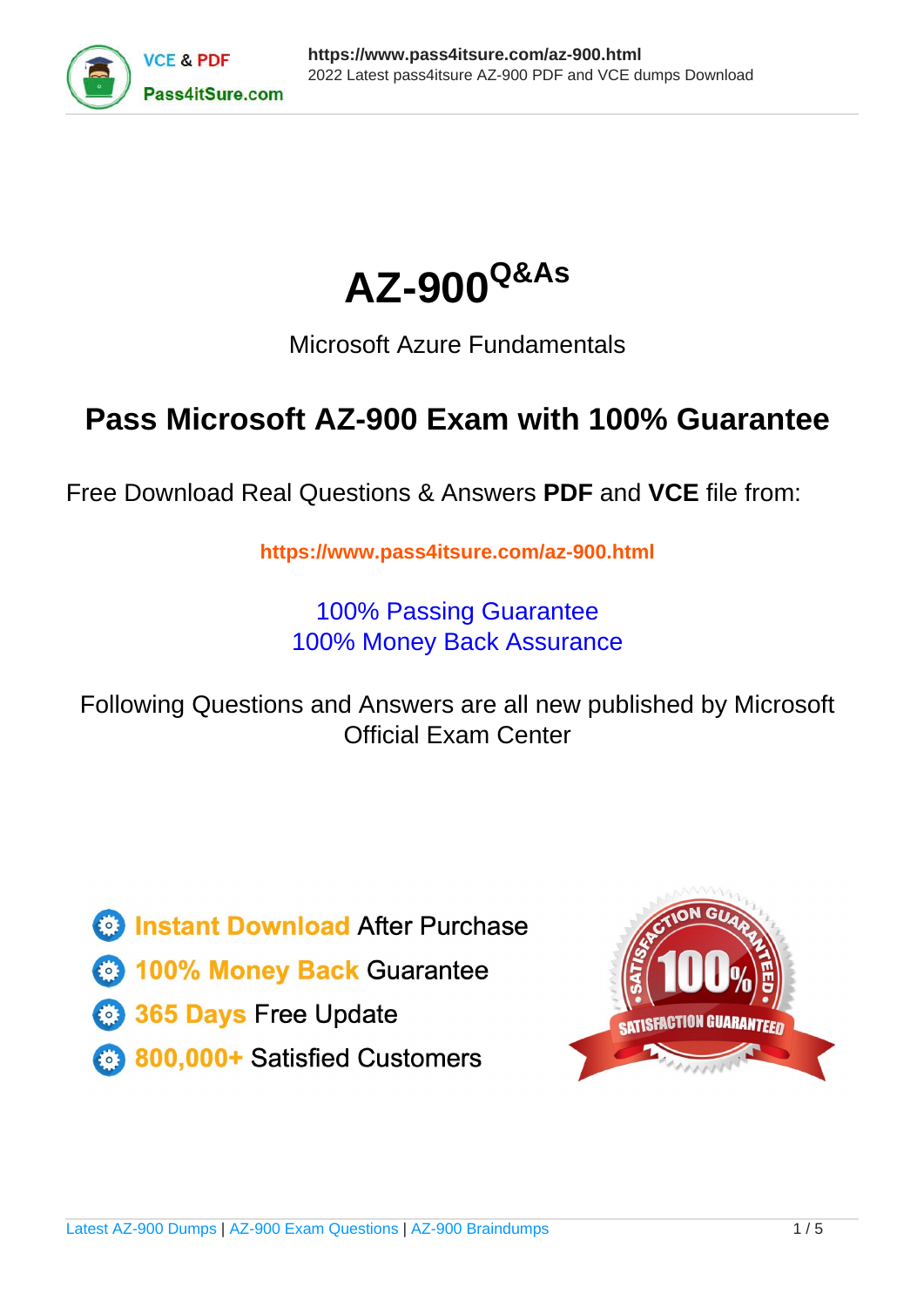

## **QUESTION 1**

Note: The question is included in a number of questions that depicts the identical set-up. However, every question has a distinctive result. Establish if the solution satisfies the requirements.

Your company\\'s Azure subscription includes a Basic support plan.

They would like to request an assessment of an Azure environment\\'s design from Microsoft. This is, however, not supported by the existing plan.

You want to make sure that the company subscribes to a support plan that allows this functionality, while keeping expenses to a minimum.

Solution: You recommend that the company subscribes to the Professional Direct support plan.

Does the solution meet the goal?

A. Yes

B. No

Correct Answer: B

References: https://azure.microsoft.com/en-gb/support/plans/

#### **QUESTION 2**

This question requires that you evaluate the underlined text to determine if it is correct.

An organization that hosts its infrastructure in a private cloud can decommission its data center.

Instructions: Review the underlined text. If it makes the statement correct, select "No change is needed". If the statement is incorrect, select the answer choice that makes the statement correct.

A. No change is needed.

- B. in a hybrid cloud
- C. in the public cloud
- D. on a Hyper-V host

Correct Answer: C

#### **QUESTION 3**

#### HOTSPOT

To complete the sentence, select the appropriate option in the answer area.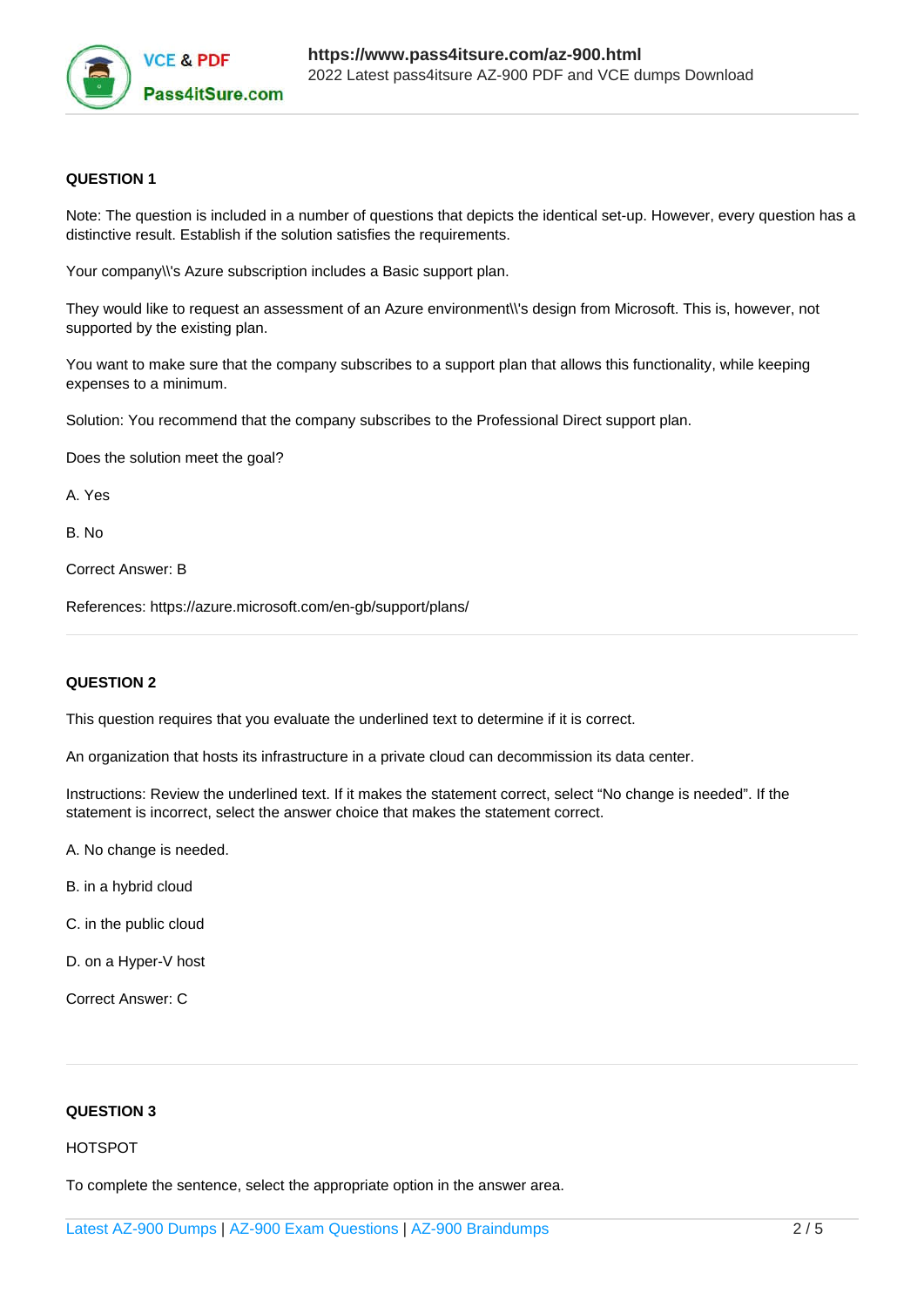

#### Hot Area:

| crization  | is the process of verifying a user's credentials. |
|------------|---------------------------------------------------|
| henbcation |                                                   |
| ederation  |                                                   |
|            |                                                   |

#### Correct Answer:





## **QUESTION 4**

What is guaranteed in an Azure Service Level Agreement (SLA) for virtual machines?

A. uptime

- B. feature availability
- C. bandwidth
- D. performance

Correct Answer: A

The SLA for virtual machines guarantees 'uptime'. The amount of uptime guaranteed depends on factors such as whether the VMs are in an availability set or availability zone if there is more than one VM, the distribution of the VMs if there is more than one or the disk type if it is a single VM.

The SLA for Virtual Machines states:

1.

For all Virtual Machines that have two or more instances deployed across two or more Availability Zones in the same Azure region, we guarantee you will have Virtual Machine Connectivity to at least one instance at least 99.99% of the time.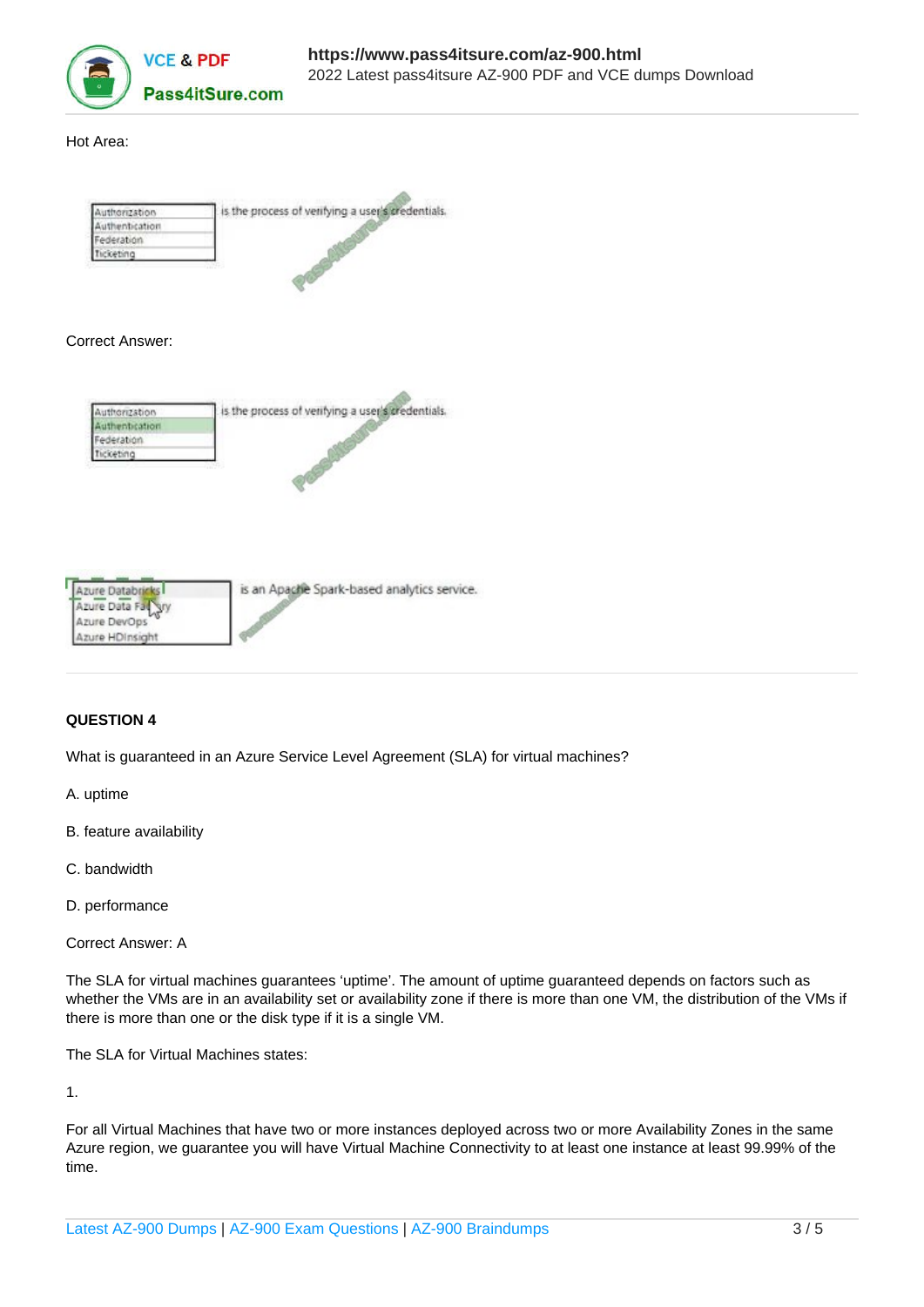

2.

For all Virtual Machines that have two or more instances deployed in the same Availability Set or in the same Dedicated Host Group, we guarantee you will have Virtual Machine Connectivity to at least one instance at least 99.95% of the time.

3.

For any Single Instance Virtual Machine using Premium SSD or Ultra Disk for all Operating System Disks and Data Disks, we guarantee you will have Virtual Machine Connectivity of at least 99.9%.

#### References:

https://azure.microsoft.com/en-us/support/legal/sla/summary/ https://azure.microsoft.com/en-us/support/legal/sla/virtualmachines/v1\_9/

## **QUESTION 5**

This question requires that you evaluate the underlined text to determine if it is correct.

Azure Databricks is an Apache Spark-based analytics service.

Instructions: Review the underlined text. If it makes the statement correct, select "No change is needed." If the statement is incorrect, select the answer choice that makes the statement correct.

A. No change is needed.

B. Azure Data Factory

C. Azure DevOps

D. Azure HDInsight

Correct Answer: A

Azure Databricks is an Apache Spark-based analytics platform. The platform consists of several components including `MLib\\'. Mlib is a Machine Learning library consisting of common learning algorithms and utilities, including classification,

regression, clustering, collaborative filtering, dimensionality reduction, as well as underlying optimization primitives.

References:

https://docs.microsoft.com/en-us/azure/azure-databricks/what-is-azure-databricks#apache-spark-based- analyticsplatform

[Latest AZ-900 Dumps](https://www.pass4itsure.com/az-900.html) [AZ-900 Exam Questions](https://www.pass4itsure.com/az-900.html) [AZ-900 Braindumps](https://www.pass4itsure.com/az-900.html)